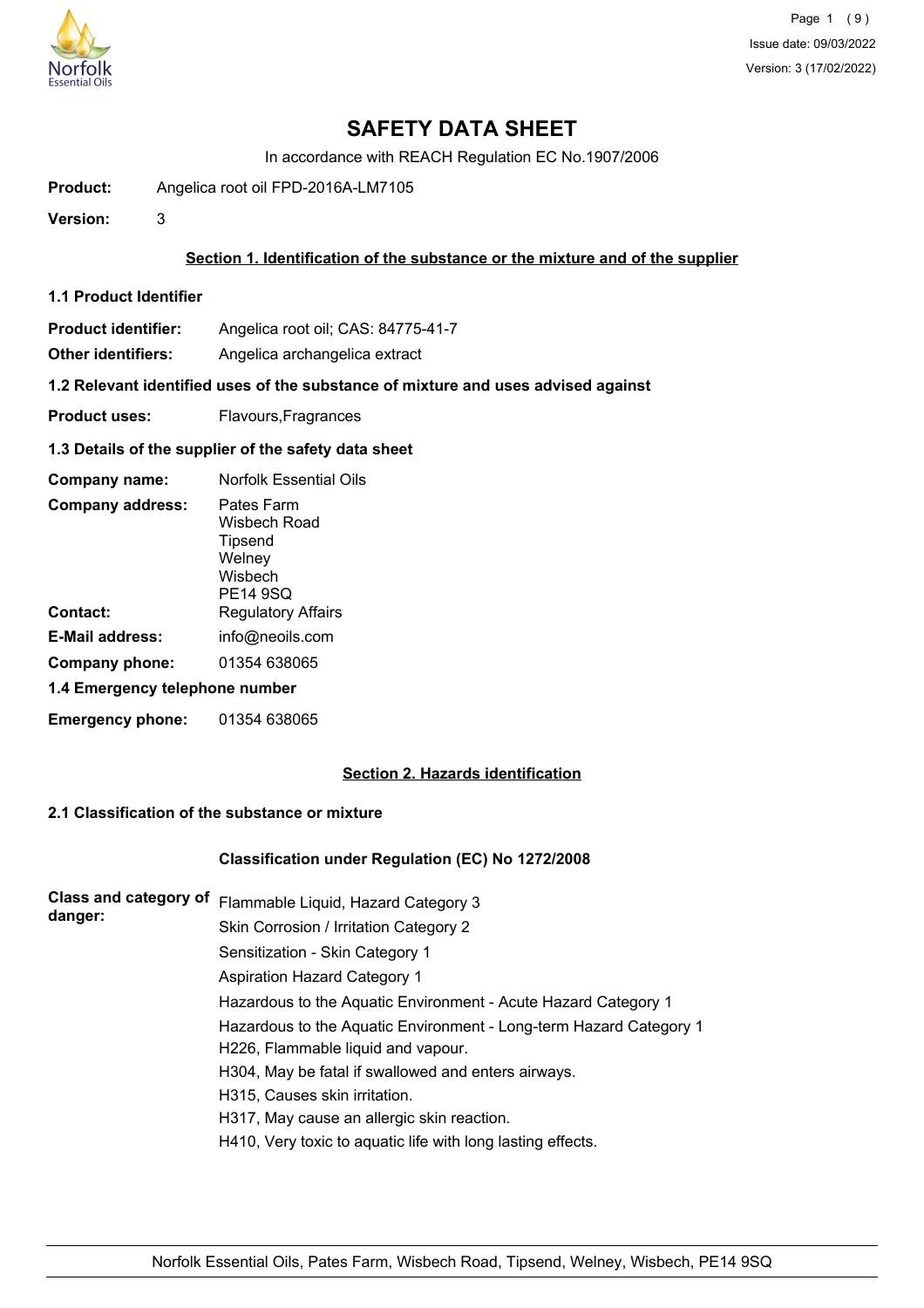

In accordance with REACH Regulation EC No.1907/2006

- **Product:** Angelica root oil FPD-2016A-LM7105
- **Version:** 3
- **2.2 Label elements**

|                                     | Classification under Regulation (EC) No 1272/2008                                                                                                                                                                                                                                                                                                                                                                                                                                                                                                                                                                                                                                                                                                                                                                                                                                                                                                                                                                                                                                                                                                                                                                                                                                                                                                                                         |
|-------------------------------------|-------------------------------------------------------------------------------------------------------------------------------------------------------------------------------------------------------------------------------------------------------------------------------------------------------------------------------------------------------------------------------------------------------------------------------------------------------------------------------------------------------------------------------------------------------------------------------------------------------------------------------------------------------------------------------------------------------------------------------------------------------------------------------------------------------------------------------------------------------------------------------------------------------------------------------------------------------------------------------------------------------------------------------------------------------------------------------------------------------------------------------------------------------------------------------------------------------------------------------------------------------------------------------------------------------------------------------------------------------------------------------------------|
| Signal word:                        | Danger                                                                                                                                                                                                                                                                                                                                                                                                                                                                                                                                                                                                                                                                                                                                                                                                                                                                                                                                                                                                                                                                                                                                                                                                                                                                                                                                                                                    |
| <b>Hazard statements:</b>           | H226, Flammable liquid and vapour.<br>H304, May be fatal if swallowed and enters airways.<br>H315, Causes skin irritation.<br>H317, May cause an allergic skin reaction.<br>H410, Very toxic to aquatic life with long lasting effects.                                                                                                                                                                                                                                                                                                                                                                                                                                                                                                                                                                                                                                                                                                                                                                                                                                                                                                                                                                                                                                                                                                                                                   |
| <b>M</b> factor:                    | None                                                                                                                                                                                                                                                                                                                                                                                                                                                                                                                                                                                                                                                                                                                                                                                                                                                                                                                                                                                                                                                                                                                                                                                                                                                                                                                                                                                      |
| <b>Supplemental</b><br>Information: | None                                                                                                                                                                                                                                                                                                                                                                                                                                                                                                                                                                                                                                                                                                                                                                                                                                                                                                                                                                                                                                                                                                                                                                                                                                                                                                                                                                                      |
| Precautionary<br>statements:        | P210, Keep away from heat, sparks, open flames and hot surfaces. - No smoking.<br>P233, Keep container tightly closed.<br>P240, Ground/bond container and receiving equipment.<br>P241, Use explosion-proof electrical, ventilating and lighting equipment.<br>P242, Use only non-sparking tools.<br>P243, Take precautionary measures against static discharge.<br>P261, Avoid breathing vapour or dust.<br>P264, Wash hands and other contacted skin thoroughly after handling.<br>P272, Contaminated work clothing should not be allowed out of the workplace.<br>P273, Avoid release to the environment.<br>P280, Wear protective gloves/eye protection/face protection.<br>P301/310, IF SWALLOWED: Immediately call a POISON CENTER or doctor/physician.<br>P303/361/353, IF ON SKIN (or hair): Remove/take off immediately all contaminated clothing.<br>Rinse skin with water/shower.<br>P331, Do not induce vomiting.<br>P333/313, If skin irritation or rash occurs: Get medical advice/attention.<br>P362, Take off contaminated clothing and wash before reuse.<br>P370/378, In case of fire: Use carbon dioxide, dry chemical, foam for extinction.<br>P391, Collect spillage.<br>P403/235, Store in a well-ventilated place. Keep cool.<br>P405, Store locked up.<br>P501, Dispose of contents/container to approved disposal site, in accordance with local<br>regulations. |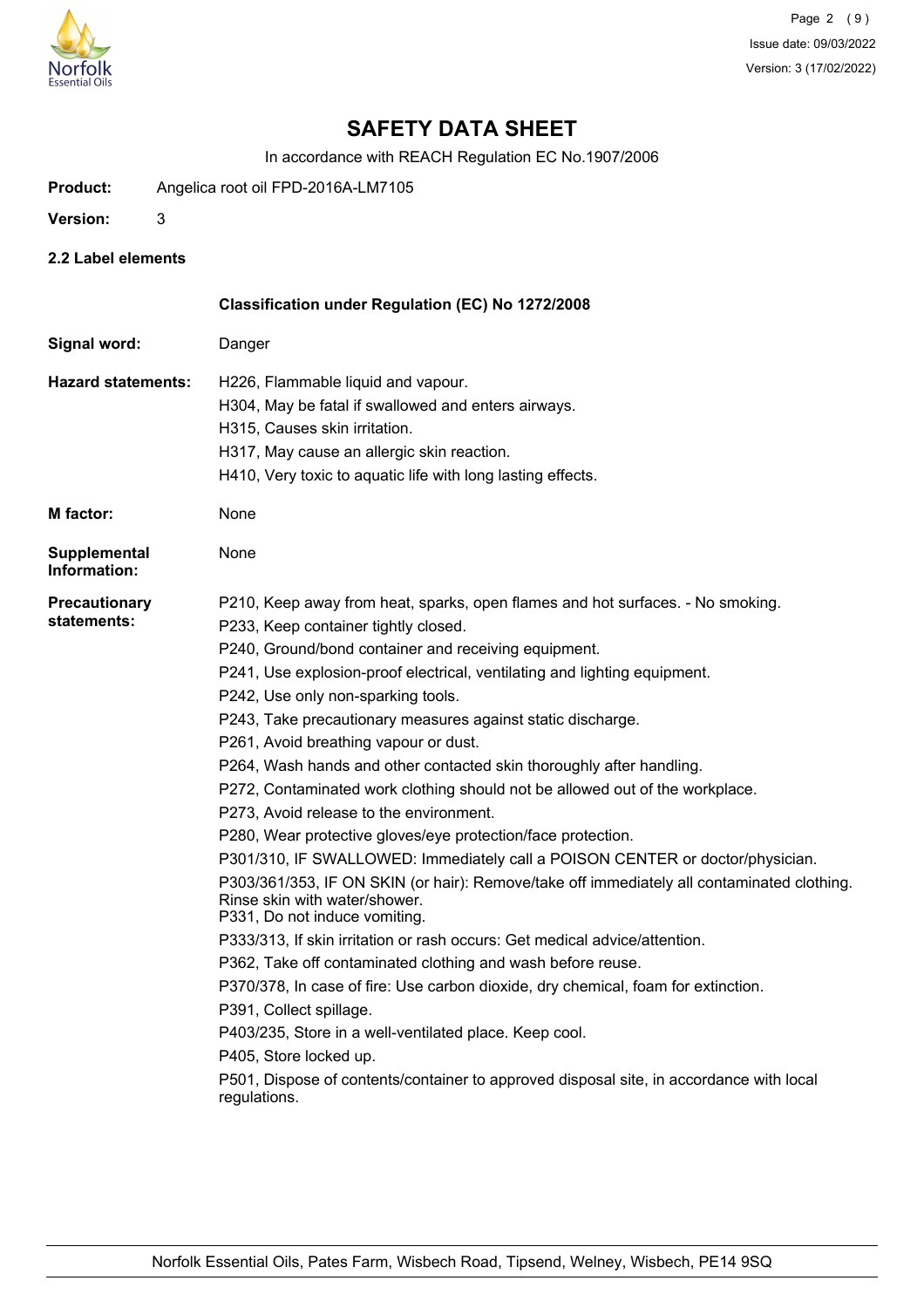

In accordance with REACH Regulation EC No.1907/2006



## **Section 3. Composition / information on ingredients**

## **3.1 Substances**

**Product identifier:** Angelica root oil; CAS: 84775-41-7

#### **Contains:**

| <b>Name</b>                 | <b>CAS</b> | <b>EC</b> | <b>REACH Registration</b><br>No. | %         | <b>Classification for</b><br>(CLP) 1272/2008                                                                                       |
|-----------------------------|------------|-----------|----------------------------------|-----------|------------------------------------------------------------------------------------------------------------------------------------|
| alpha-Pinene                | 80-56-8    | 201-291-9 |                                  | 20-<50%   | Flam. Lig. 3-Skin Irrit.<br>2-Skin Sens. 1B-Asp.<br>Tox 1-Aquatic Acute 1-<br>Aquatic Chronic 1:<br>H226-H304-H315-<br>H317-H410.- |
| <b>I</b> delta-3-Carene     | 13466-78-9 | 236-719-3 |                                  | 10-<20%   | Flam. Liq. 3-Skin Irrit.<br>2-Skin Sens. 1B-Asp.<br>Tox 1;H226-H304-<br>H315-H317.-                                                |
| dl-Limonene (racemic)       | 138-86-3   | 205-341-0 |                                  | $5 - 10%$ | Flam. Lig. 3-Skin Irrit.<br>2-Skin Sens. 1B-Asp.<br>Tox 1-Aquatic Acute 1-<br>Aquatic Chronic 1;<br>H226-H304-H315-<br>H317-H410.- |
| Myrcene                     | 123-35-3   | 204-622-5 |                                  | $1 - 5%$  | Flam. Lig. 3-Skin Irrit.<br>2-Eye Irrit. 2-Asp. Tox<br>1:H226-H304-H315-<br>H319.-                                                 |
| <b>l</b> p-Cymene           | 199-87-6   | 202-796-7 |                                  | $1 - 5%$  | Flam. Lig. 3-Asp. Tox<br>1-Aquatic Chronic 2;<br>H226-H304-H411.-                                                                  |
| lomega-<br>Pentadecalactone | 106-02-5   | 203-354-6 |                                  | $1 - 5%$  | Skin Sens. 1B-Aquatic<br>Chronic 2;H317-H411,-                                                                                     |
| Camphene                    | 79-92-5    | 201-234-8 |                                  | $1 - 5%$  | Flam. Liq. 3-Flam. Sol.<br>2-Aquatic Acute 1-<br>Aquatic Chronic 1;<br>H226-H228-H410.-                                            |
| Ibeta-Pinene                | 127-91-3   | 204-872-5 |                                  | $1 - 5%$  | Flam. Liq. 3-Skin Irrit.<br>2-Skin Sens. 1B-Asp.<br>Tox 1-Aquatic Acute 1-<br>Aquatic Chronic 1;<br>H226-H304-H315-<br>H317-H410,- |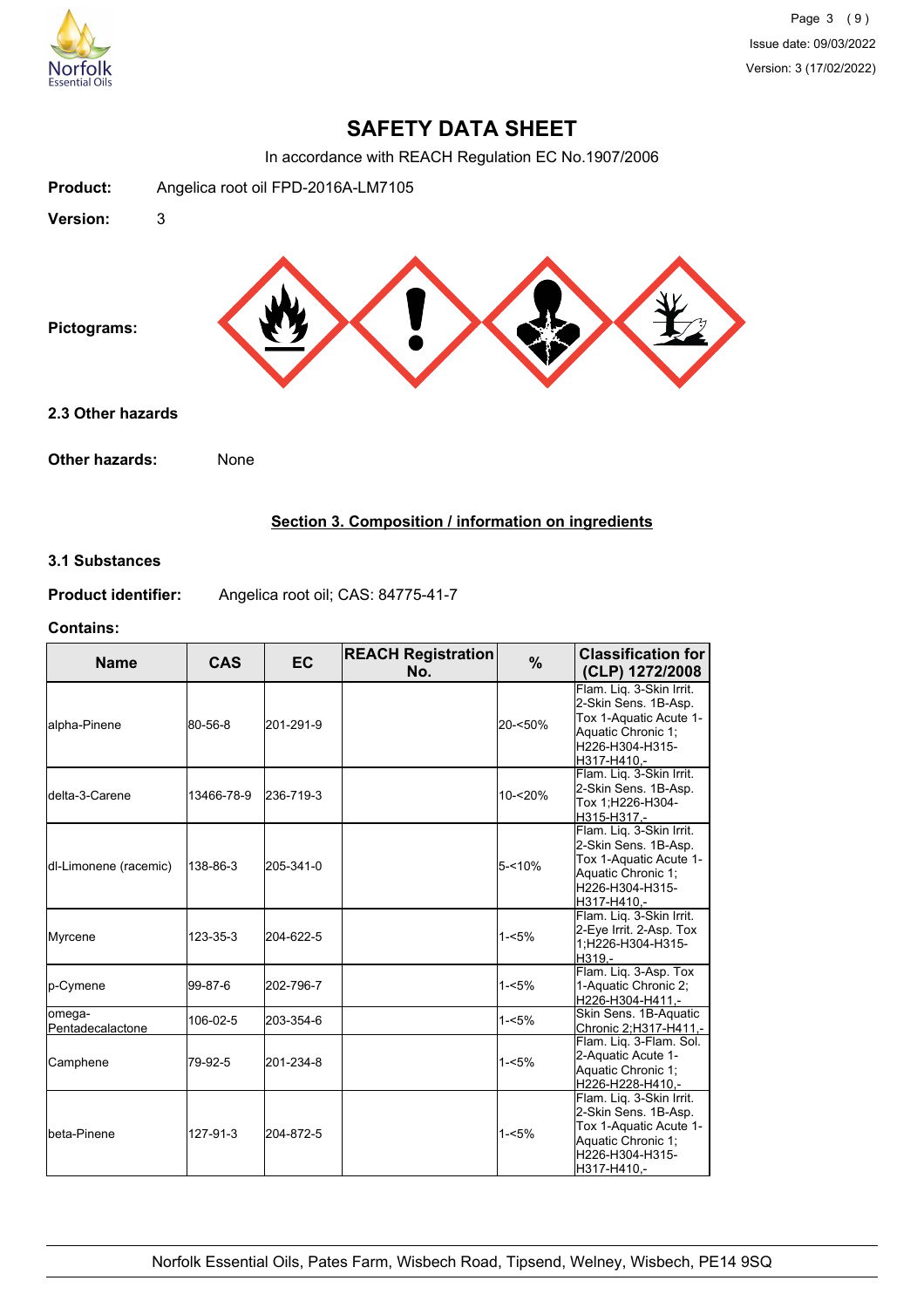

In accordance with REACH Regulation EC No.1907/2006

**Product:** Angelica root oil FPD-2016A-LM7105

#### **Version:** 3

| <b>Terpinolene</b> | 586-62-9 | 209-578-0 |  | $0.1 - 1\%$ | Skin Sens, 1B-Asp, Tox<br>11-Aquatic Acute 1-<br>Aquatic Chronic 1:<br>IH304-H317-H410.- |
|--------------------|----------|-----------|--|-------------|------------------------------------------------------------------------------------------|
|--------------------|----------|-----------|--|-------------|------------------------------------------------------------------------------------------|

### **Section 4. First-aid measures**

#### **4.1 Description of first aid measures**

| Inhalation:           | Remove from exposure site to fresh air, keep at rest, and obtain medical attention.                           |
|-----------------------|---------------------------------------------------------------------------------------------------------------|
| Eye exposure:         | Flush immediately with water for at least 15 minutes. Contact physician if symptoms persist.                  |
| <b>Skin exposure:</b> | IF ON SKIN (or hair): Remove/take off immediately all contaminated clothing. Rinse skin with<br>water/shower. |
| Ingestion:            | IF SWALLOWED: Immediately call a POISON CENTER or doctor/physician.                                           |

## **4.2 Most important symptoms and effects, both acute and delayed**

May be fatal if swallowed and enters airways.

Causes skin irritation.

May cause an allergic skin reaction.

## **4.3 Indication of any immediate medical attention and special treatment needed**

None expected, see Section 4.1 for further information.

## **SECTION 5: Firefighting measures**

#### **5.1 Extinguishing media**

Suitable media: Carbon dioxide, Dry chemical, Foam.

## **5.2 Special hazards arising from the substance or mixture**

In case of fire, may be liberated: Carbon monoxide, Unidentified organic compounds.

## **5.3 Advice for fire fighters:**

In case of insufficient ventilation, wear suitable respiratory equipment.

### **Section 6. Accidental release measures**

## **6.1 Personal precautions, protective equipment and emergency procedures:**

Avoid inhalation. Avoid contact with skin and eyes. See protective measures under Section 7 and 8.

#### **6.2 Environmental precautions:**

Keep away from drains, surface and ground water, and soil.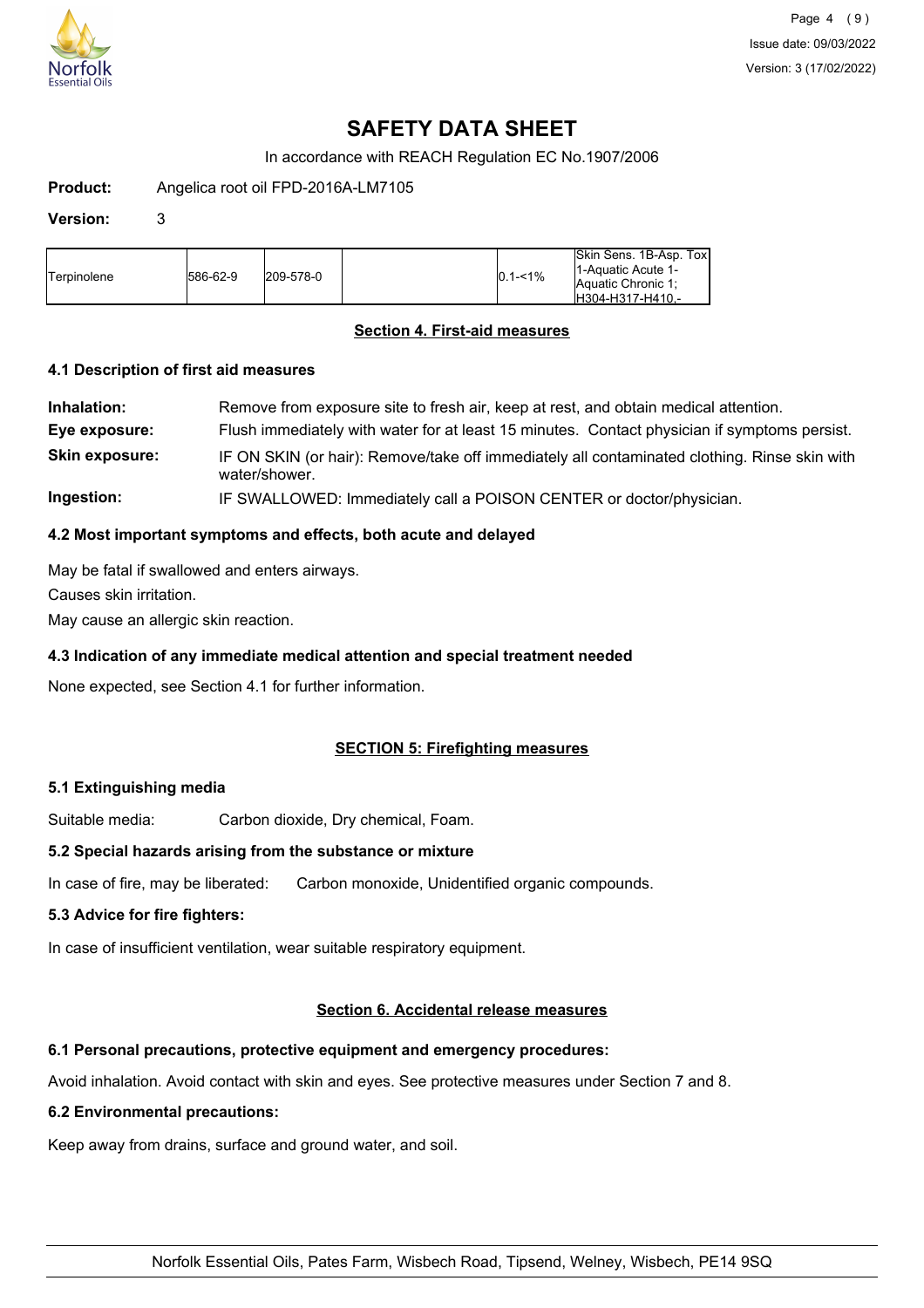

Page 5 (9) Issue date: 09/03/2022 Version: 3 (17/02/2022)

## **SAFETY DATA SHEET**

In accordance with REACH Regulation EC No.1907/2006

**Product:** Angelica root oil FPD-2016A-LM7105

**Version:** 3

## **6.3 Methods and material for containment and cleaning up:**

Remove ignition sources. Provide adequate ventilation. Avoid excessive inhalation of vapours. Contain spillage immediately by use of sand or inert powder. Dispose of according to local regulations.

## **6.4 Reference to other sections:**

Also refer to sections 8 and 13.

#### **Section 7. Handling and storage**

#### **7.1 Precautions for safe handling:**

Keep away from heat, sparks, open flames and hot surfaces. - No smoking.

#### **7.2 Conditions for safe storage, including any incompatibilities:**

Ground/bond container and receiving equipment.

Use only non-sparking tools.

Take precautionary measures against static discharge.

#### **7.3 Specific end use(s):**

Flavours,Fragrances: Use in accordance with good manufacturing and industrial hygiene practices.

## **Section 8. Exposure controls/personal protection**

#### **8.1 Control parameters**

Workplace exposure limits: Not Applicable

## **8.2 Exposure Controls**

## **Eye / Skin Protection**

Wear protective gloves/eye protection/face protection

#### **Respiratory Protection**

Under normal conditions of use and where adequate ventilation is available to prevent build up of excessive vapour, this material should not require special engineering controls. However, in conditions of high or prolonged use, or high temperature or other conditions which increase exposure, the following engineering controls can be used to minimise exposure to personnel: a) Increase ventilation of the area with local exhaust ventilation. b) Personnel can use an approved, appropriately fitted respirator with organic vapour cartridge or canisters and particulate filters. c) Use closed systems for transferring and processing this material.

Also refer to Sections 2 and 7.

## **Section 9. Physical and chemical properties**

#### **9.1 Information on basic physical and chemical properties**

Appearance: Not determined **Odour:** Not determined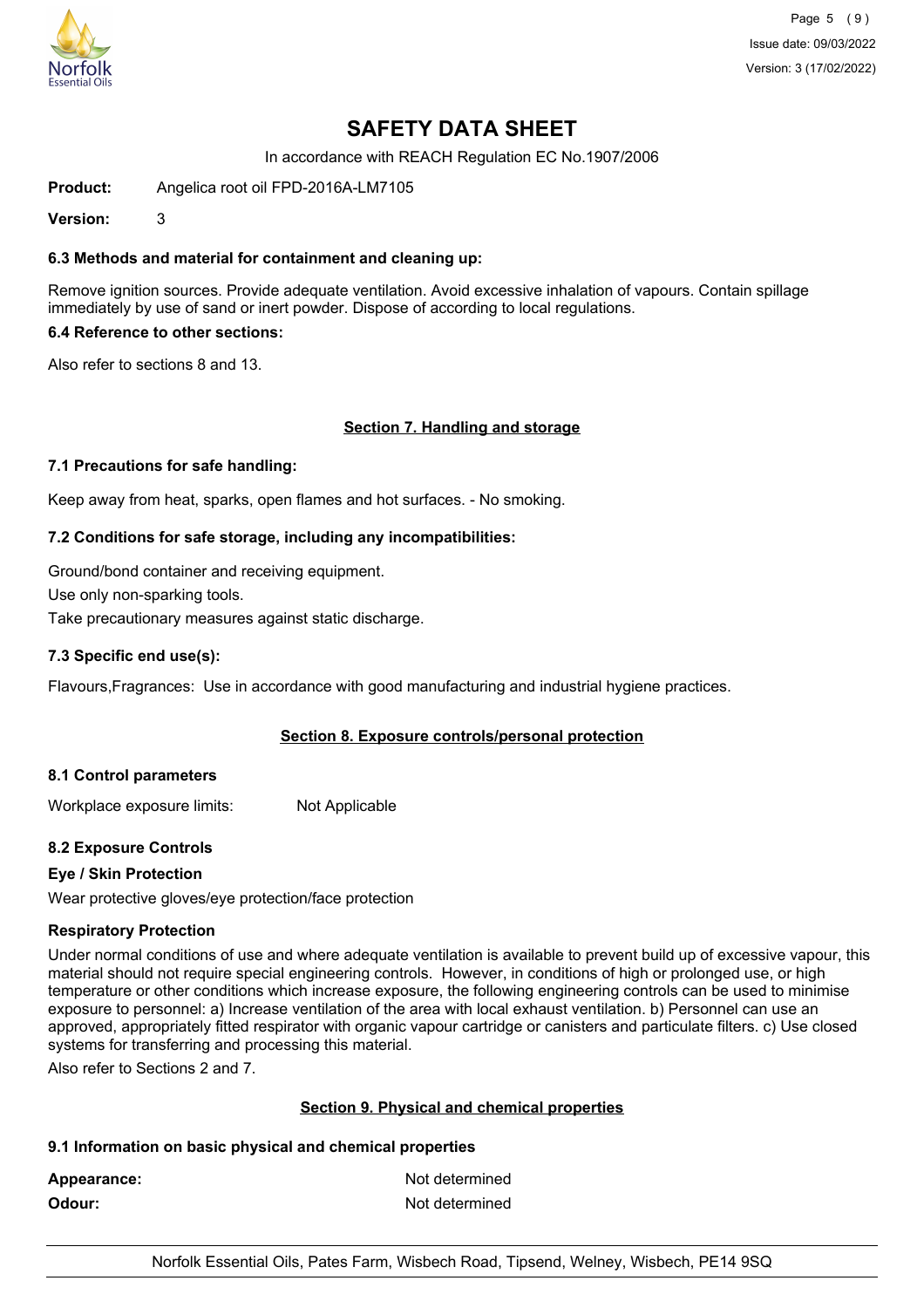

Page 6 (9) Issue date: 09/03/2022 Version: 3 (17/02/2022)

## **SAFETY DATA SHEET**

In accordance with REACH Regulation EC No.1907/2006

**Product:** Angelica root oil FPD-2016A-LM7105

**Version:** 3

**Odour threshold:** Not determined **pH:** Not determined **Melting point / freezing point:** Not determined **Initial boiling point / range:** Not determined **Flash point:** 57 °C **Evaporation rate:** Not determined **Flammability (solid, gas):** Not determined **Upper/lower flammability or explosive limits:** Product does not present an explosion hazard **Vapour pressure:** Not determined **Vapour density:** Not determined **Relative density:** Not determined **Solubility(ies):** Not determined **Partition coefficient: n-octanol/water:** Not determined Auto-ignition temperature: Not determined **Decomposition temperature:** Not determined **Viscosity:** Not determined **Explosive properties:** Not expected **Oxidising properties:** Not expected

#### **9.2 Other information:** None available

#### **Section 10. Stability and reactivity**

#### **10.1 Reactivity:**

Presents no significant reactivity hazard, by itself or in contact with water.

#### **10.2 Chemical stability:**

Good stability under normal storage conditions.

## **10.3 Possibility of hazardous reactions:**

Not expected under normal conditions of use.

#### **10.4 Conditions to avoid:**

Avoid extreme heat.

## **10.5 Incompatible materials:**

Avoid contact with strong acids, alkalis or oxidising agents.

#### **10.6 Hazardous decomposition products:**

Not expected.

#### **Section 11. Toxicological information**

#### **11.1 Information on toxicological effects**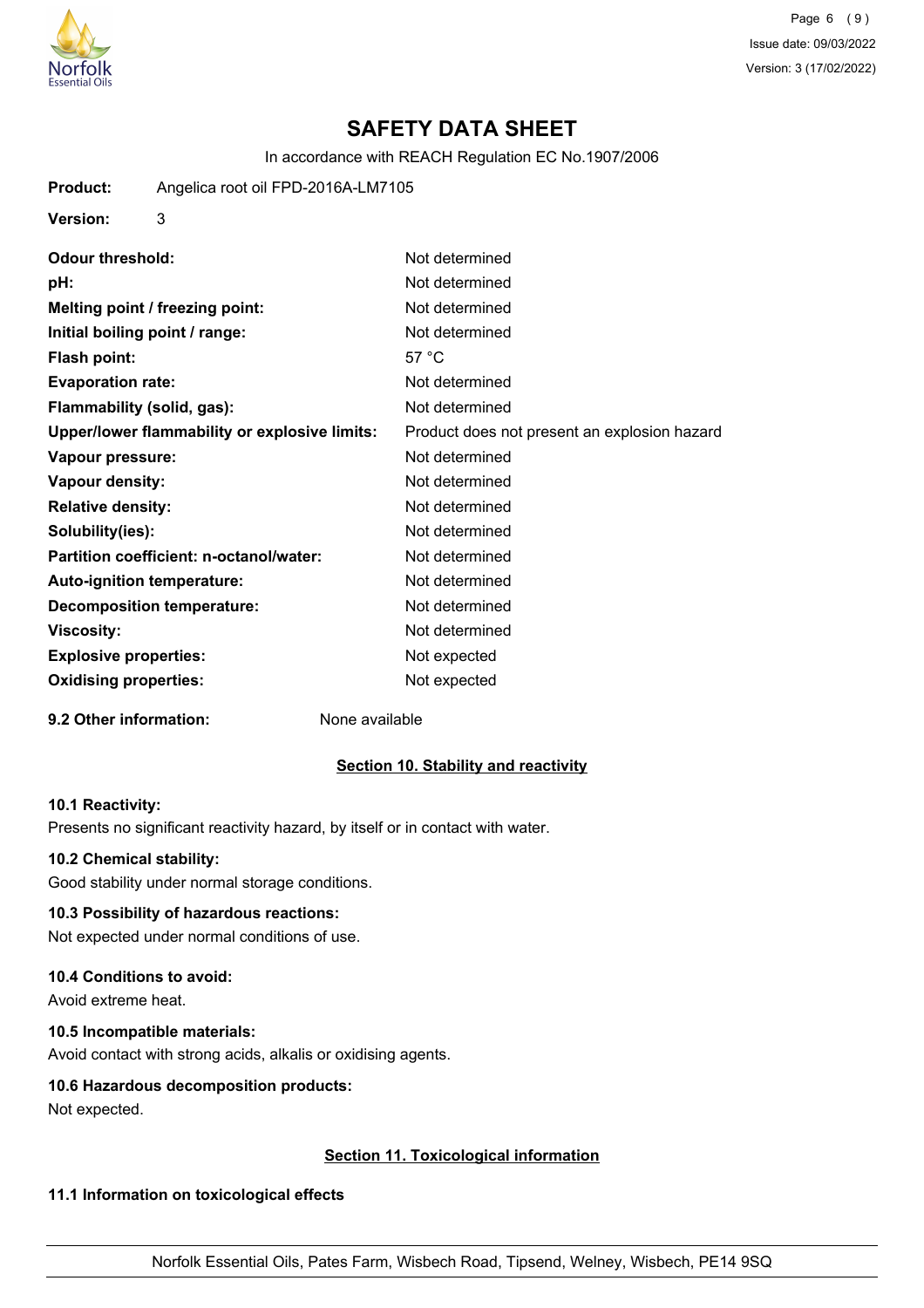

In accordance with REACH Regulation EC No.1907/2006

**Product:** Angelica root oil FPD-2016A-LM7105

### **Version:** 3

| <b>Acute Toxicity:</b>                    | Based on available data the classification criteria are not met. |
|-------------------------------------------|------------------------------------------------------------------|
| <b>Acute Toxicity Oral</b>                | >5000                                                            |
| <b>Acute Toxicity Dermal</b>              | Not Applicable                                                   |
| <b>Acute Toxicity Inhalation</b>          | Not Available                                                    |
| <b>Skin corrosion/irritation:</b>         | Skin Corrosion / Irritation Category 2                           |
| Serious eye damage/irritation:            | Based on available data the classification criteria are not met. |
| <b>Respiratory or skin sensitisation:</b> | Sensitization - Skin Category 1                                  |
| Germ cell mutagenicity:                   | Based on available data the classification criteria are not met. |
| <b>Carcinogenicity:</b>                   | Based on available data the classification criteria are not met. |
| <b>Reproductive toxicity:</b>             | Based on available data the classification criteria are not met. |
| <b>STOT-single exposure:</b>              | Based on available data the classification criteria are not met. |
| <b>STOT-repeated exposure:</b>            | Based on available data the classification criteria are not met. |
| <b>Aspiration hazard:</b>                 | <b>Aspiration Hazard Category 1</b>                              |

# **Information about hazardous ingredients in the mixture**

Not Applicable

Refer to Sections 2 and 3 for additional information.

## **Section 12. Ecological information**

| 12.1 Toxicity:                                                           |               |
|--------------------------------------------------------------------------|---------------|
| Very toxic to aquatic life with long lasting effects.                    |               |
| 12.2 Persistence and degradability:                                      | Not available |
| 12.3 Bioaccumulative potential:                                          | Not available |
| 12.4 Mobility in soil:                                                   | Not available |
| 12.5 Results of PBT and vPvB assessment:                                 |               |
| This substance does not meet the PBT/vPvB criteria of REACH, annex XIII. |               |
| 12.6 Other adverse effects:                                              | Not available |

## **Section 13. Disposal considerations**

## **13.1 Waste treatment methods:**

Dispose of in accordance with local regulations. Avoid disposing into drainage systems and into the environment. Empty containers should be taken to an approved waste handling site for recycling or disposal.

## **Section 14. Transport information**

| 14.1 UN number:                  | UN1169                     |
|----------------------------------|----------------------------|
| 14.2 UN Proper Shipping Name:    | EXTRACTS, AROMATIC, LIQUID |
| 14.3 Transport hazard class(es): | 3                          |
| <b>Sub Risk:</b>                 | -                          |
| 14.4. Packing Group:             | Ш                          |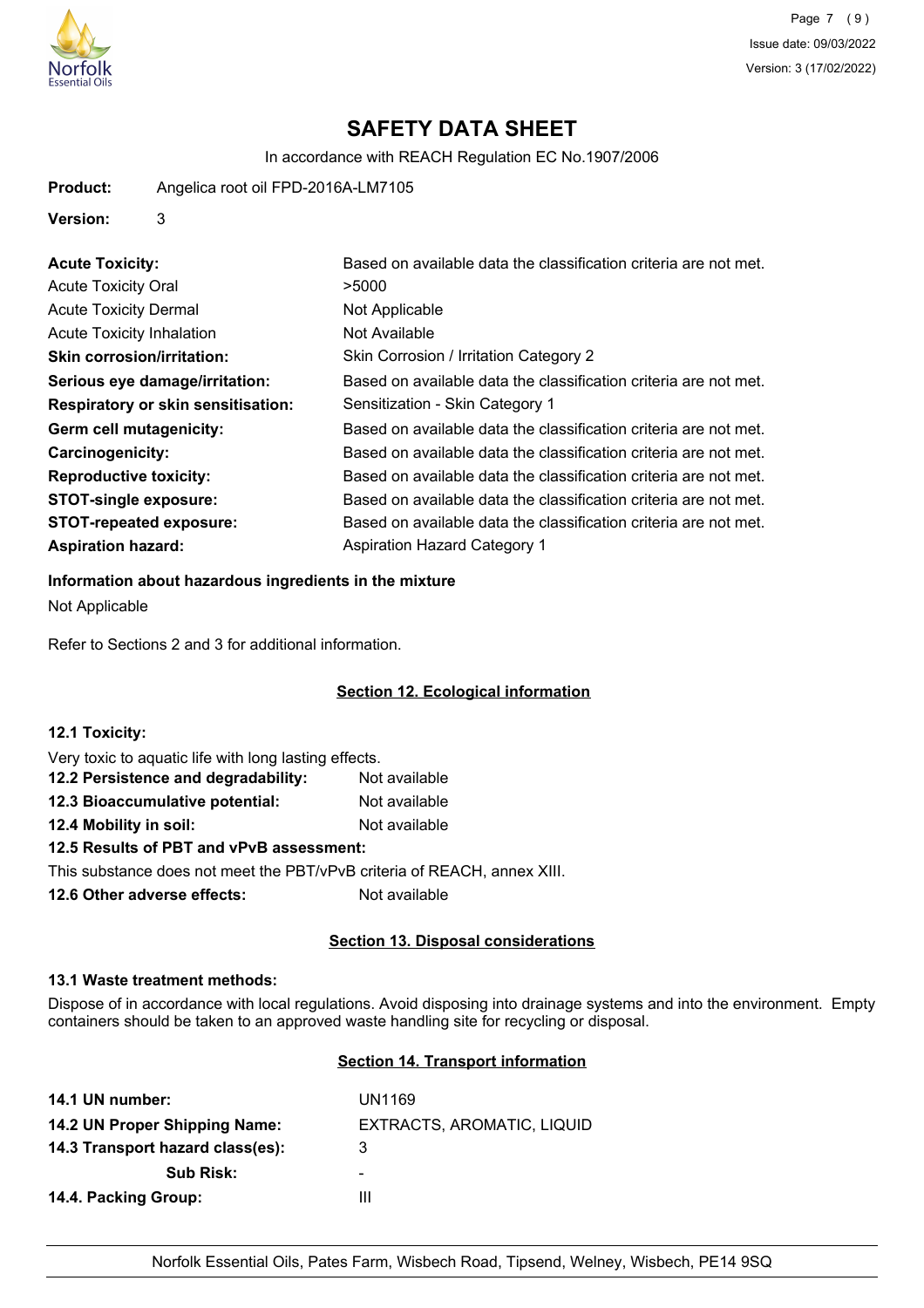

Page 8 (9) Issue date: 09/03/2022 Version: 3 (17/02/2022)

## **SAFETY DATA SHEET**

In accordance with REACH Regulation EC No.1907/2006

**Product:** Angelica root oil FPD-2016A-LM7105

**Version:** 3

**14.5 Environmental hazards:** This is an environmentally hazardous substance.

**14.6 Special precautions for user:** None additional

**14.7 Transport in bulk according to Annex II of MARPOL73/78 and the IBC Code:**

Not applicable

## **Section 15. Regulatory information**

## **15.1 Safety, health and environmental regulations/legislation specific for the substance or mixture**

Water Hazard Class (WGK): 3

## **15.2 Chemical Safety Assessment**

A Chemical Safety Assessment has not been carried out for this product.

## **Section 16. Other information**

**Concentration % Limits:** EH A1=66.84% EH C1=66.84% EH C2=6.59% EH C3=0.65858799% EH C4=58.14% SCI 2=19.61% SS 1=4.00% AH 1=10.64% **Total Fractional Values:** EH A1=1.50 EH C1=1.50 EH C2=15.18 EH C3=151.84 EH C4=1.72 SCI 2=5.10 SS 1=25.00 AH 1=9.40 **Key to revisions:**

Concentration % Limits SECTION 3: Composition/information on ingredients

Total Fractional Values

## **Key to abbreviations:**

| <b>Abbreviation</b> | <b>Meaning</b>                                                           |
|---------------------|--------------------------------------------------------------------------|
| Aquatic Acute 1     | Hazardous to the Aquatic Environment - Acute Hazard Category 1           |
| Aquatic Chronic 1   | Hazardous to the Aquatic Environment - Long-term Hazard Category 1       |
| Aquatic Chronic 2   | Hazardous to the Aquatic Environment - Long-term Hazard Category 2       |
| Asp. Tox 1          | <b>Aspiration Hazard Category 1</b>                                      |
| Eye Irrit. 2        | Eye Damage / Irritation Category 2                                       |
| Flam. Liq. 3        | Flammable Liquid, Hazard Category 3                                      |
| Flam. Sol. 2        | Flammable Solid, Hazard Category 2                                       |
| H226                | Flammable liquid and vapour.                                             |
| H228                | Flammable solid.                                                         |
| H304                | May be fatal if swallowed and enters airways.                            |
| H315                | Causes skin irritation.                                                  |
| H317                | May cause an allergic skin reaction.                                     |
| H319                | Causes serious eye irritation.                                           |
| H410                | Very toxic to aquatic life with long lasting effects.                    |
| H411                | Toxic to aquatic life with long lasting effects.                         |
| P210                | Keep away from heat, sparks, open flames and hot surfaces. - No smoking. |
| P233                | Keep container tightly closed.                                           |